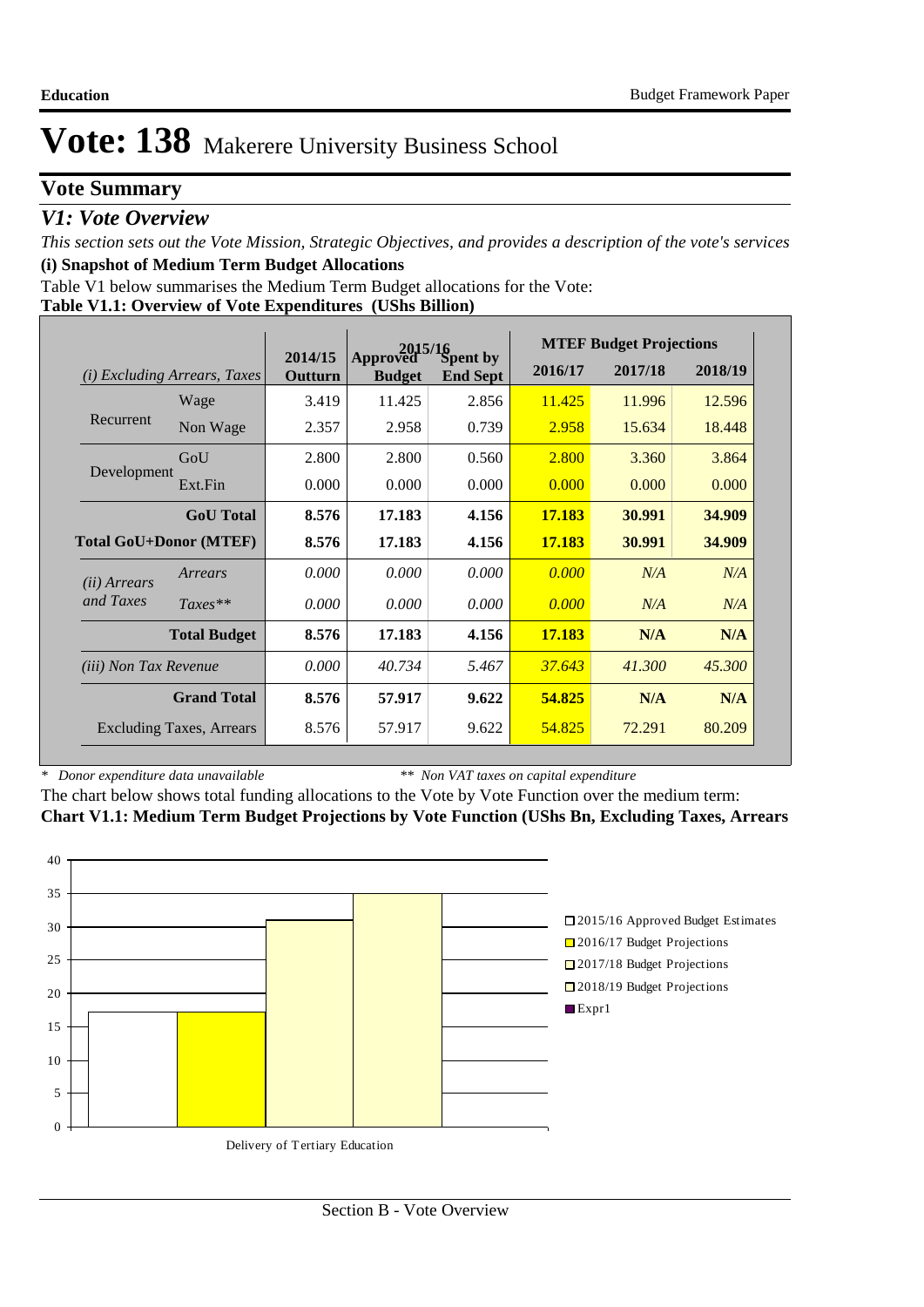# **Vote Summary**

### **(ii) Vote Mission Statement**

The Vote's Mission Statement is:

*To enable the future of our clients through creation and provision of knowledge.*

#### **(iii) Vote Outputs which Contribute to Priority Sector Outcomes**

The table below sets out the vote functions and outputs delivered by the vote which the sector considers as contributing most to priority sector outcomes.

| <b>Sector Outcome 1:</b>                                            | <b>Sector Outcome 2:</b>                                                              | <b>Sector Outcome 3:</b>                                                       |  |  |  |  |  |  |  |  |
|---------------------------------------------------------------------|---------------------------------------------------------------------------------------|--------------------------------------------------------------------------------|--|--|--|--|--|--|--|--|
| <b>Improved quality and relevancy of</b><br>education at all levels | <b>Improved</b> equitable access to education                                         | Improved effectiveness and efficiency in<br>delivery of the education services |  |  |  |  |  |  |  |  |
| Vote Function: 07 51 Delivery of Tertiary Education                 |                                                                                       |                                                                                |  |  |  |  |  |  |  |  |
| <b>Outputs Contributing to Outcome 1:</b>                           | <b>Outputs Contributing to Outcome 2:</b>                                             | <b>Outputs Contributing to Outcome 3:</b>                                      |  |  |  |  |  |  |  |  |
| Outputs Provided                                                    | <b>Outputs Provided</b>                                                               | None                                                                           |  |  |  |  |  |  |  |  |
| 075101 Teaching and Training                                        | 075103 Outreach                                                                       |                                                                                |  |  |  |  |  |  |  |  |
|                                                                     | 075104 Students' Welfare                                                              |                                                                                |  |  |  |  |  |  |  |  |
|                                                                     | Capital Purchases                                                                     |                                                                                |  |  |  |  |  |  |  |  |
|                                                                     | 075180 Construction and rehabilitation of<br>learning facilities (Universities)       |                                                                                |  |  |  |  |  |  |  |  |
|                                                                     | 075181 Lecture Room construction and<br>rehabilitation (Universities)                 |                                                                                |  |  |  |  |  |  |  |  |
|                                                                     | 075182 Construction and Rehabilitation<br>of Accomodation Facilities                  |                                                                                |  |  |  |  |  |  |  |  |
|                                                                     | 075184 Campus based construction and<br>rehabilitation (walkways,<br>plumbing, other) |                                                                                |  |  |  |  |  |  |  |  |

#### **Table V1.2: Sector Outcomes, Vote Functions and Key Outputs**

## *V2: Past Vote Performance and Medium Term Plans*

*This section describes past and future vote performance, in terms of key vote outputs and plans to address sector policy implementation issues.* 

### **(i) Past and Future Planned Vote Outputs**

### *2014/15 Performance*

The FY 2014/15 had a budget of Shs 57.025bn broken down as follows; 6.12bn as Government Subvention, 48.12bn from NTR (AIA) and 2.8bn as Government contribution to MUBS Infrastructural Development. Performance for the FY 2014/15 was Government Subvention was released as budgeted of Shs 6.12bn (100%), Conntibution to MUBS Infrastructure Shs 2.8bn (100%) while NTR(AIA) realised was Shs 37.64 resulting into a shortfall of Shs10.4bn (21.6%) of the budgeted amount. A total of 16,273 privately sponsored students were registered, taught and examined for the 2014/15 academic year. Graduated 4,944 students on Certicate, Diploma and Post-graduate programmes in May 2015. Capacity development funding was extended t 208 staff members on various dicplines for efficiency in performing assigned tasks. Workshops and seminars were conducted for refreshing staff. Carried out field attachment supervision to students to ascertain skills gained. Conducted research and presented the findings to research committees for approval.Provided students welfare activities such as feeding and paying living out allowances of Shs 1.691bn. Organised an annual trade bazzar to orient new students into University life.The total of Shs Shs 33.96 (72.93%) was paid to general staff salaries and allowances to remunerate 913 members of staff. Other operational activities paid for from the balance include; Utilities, maintenance of school asset, guild activities, counselling and guidance services and sprirtual guidace. Subscribed to collaborations both local and inernational. Purchased computers for students labs and offices.

*Preliminary 2015/16 Performance*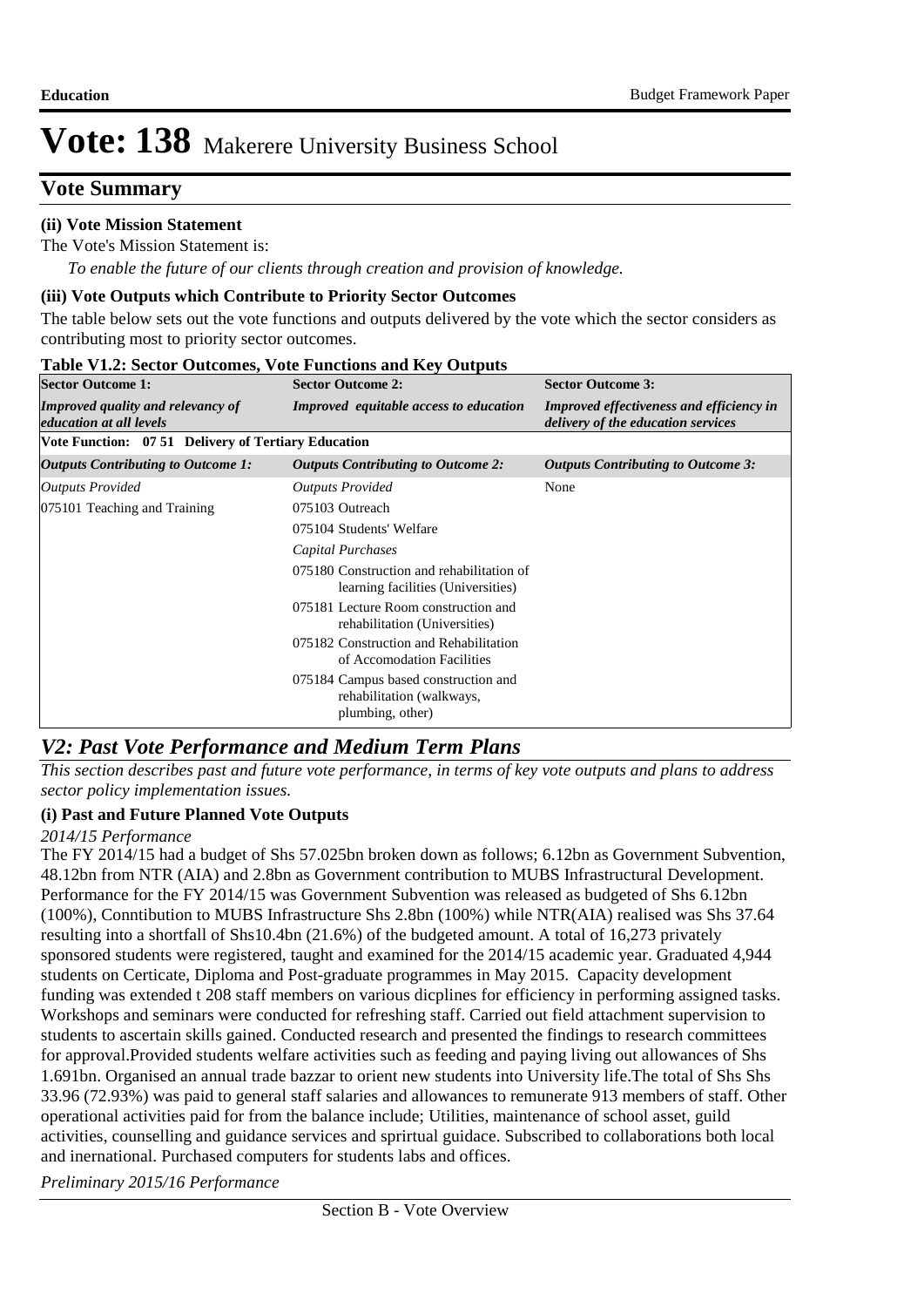# $\bf{V}$ ote  $\bf{Summary}$

The budget provisions for the FY 2015/16 total to Shs57.931bn broken down as follows; Wage 11.425bn, Non-Wage 2.957, Dev't 2.8bn and NTR (AIA) of 40.733bn. Government releases for Quarter One are as follows Wage 2.856 (25%), Non-wage 0.739bn (25%) and Dev't .560bn (20%). Generated revenue of Shs 9.17bn (22.5%) from NTR. Admitted 6,216 students for first year programmes. Registration of students ongoing. Paid staff salaries up to date tottaling to Shs 6.8bn. Paid living out allowances to 324 non-resident government sponsored students total of Shs 0.223 bn paid. Fed registered government students and accomodated 277 students on first come basis and the disabled. Held two weeks of orientation to both old and new students. Implemented CEMAS (Computerized Education Management and Accounting System) software with modules to be used for MUBS financial and Academic management and Human Resource for staff data. The Faculty of Business Computing building under HEST-ADB V Project was commissioned and construction is in progress. Seven(7) staff received scholarships for PhD programmes from ADB funding and 37 students benefited from the merit -based ADB sponsorship for MUBS programmes. The review of Faculty of Commerce designs and Bills of Quantities is in final stages.

| <i>Vote, Vote Function</i><br><b>Approved Budget and</b><br><b>Key Output</b><br><b>Planned outputs</b>                                                                                                                                                                                                                                                                                                                                                                                          |                                                                                | 2015/16<br><b>Spending and Outputs</b><br><b>Achieved by End Sept</b>                                                                                                                                                                                                                                                                                                                                                                                                                                                                                                                                                                              | 2016/17<br><b>Proposed Budget and</b><br><b>Planned Outputs</b>                                                                                                                                                                                                                                                                                                                                                                                                                                                      |
|--------------------------------------------------------------------------------------------------------------------------------------------------------------------------------------------------------------------------------------------------------------------------------------------------------------------------------------------------------------------------------------------------------------------------------------------------------------------------------------------------|--------------------------------------------------------------------------------|----------------------------------------------------------------------------------------------------------------------------------------------------------------------------------------------------------------------------------------------------------------------------------------------------------------------------------------------------------------------------------------------------------------------------------------------------------------------------------------------------------------------------------------------------------------------------------------------------------------------------------------------------|----------------------------------------------------------------------------------------------------------------------------------------------------------------------------------------------------------------------------------------------------------------------------------------------------------------------------------------------------------------------------------------------------------------------------------------------------------------------------------------------------------------------|
| <b>Vote: 138 Makerere University Business School</b><br>Vote Function: 0751 Delivery of Tertiary Education                                                                                                                                                                                                                                                                                                                                                                                       |                                                                                |                                                                                                                                                                                                                                                                                                                                                                                                                                                                                                                                                                                                                                                    |                                                                                                                                                                                                                                                                                                                                                                                                                                                                                                                      |
|                                                                                                                                                                                                                                                                                                                                                                                                                                                                                                  |                                                                                |                                                                                                                                                                                                                                                                                                                                                                                                                                                                                                                                                                                                                                                    |                                                                                                                                                                                                                                                                                                                                                                                                                                                                                                                      |
| Output: 075101<br><b>Teaching and Training</b><br><b>Description of Outputs:</b><br>To admit,<br>register, teach, examine studs:<br>Govt 1240, Private 19,352 Total<br>20,592 Purchase over 5000<br>textbooks for reference and<br>knowlegde. Provide for staff<br>developt at doctorial level<br>programs: Phd 50, masters 85,<br>Bachelors 20, Diplomas 10.<br>Wkshps and conferences for<br>bencmarking, field attachement<br>supervision to be offered to<br>students for skills development |                                                                                | Admitted a total of 9,354<br>students on different<br>programmes as follows;<br>Post-graduate - 472;<br>Undergraduate - 6,536<br>Diploma and Certificates -<br>2,346;<br>in first year of 2015/16<br>Acadenic year. The figure<br>includes 430 students on<br>government sponsorship.<br>Registration is going on for<br>both new and continuing<br>students.<br>Purchased a total of 1.200<br>books for reference and book<br>bank.<br>Sponsored a total of 43 staff at<br>doctorial level under capacity<br>teaching and imparting of<br>knowledge.<br>Examined reports of field<br>attachment for students to<br>assess the knowledge obtained. | To admit, register, teach,<br>examine and graduate students.<br>Govt: 1,300; Private 15,000;<br>Total of 16,300 students.<br>Purchase 2,500 books for<br>library bank.<br><b>Facilitate staff on Phd and other</b><br>programmes for capacity<br>development.<br>PhD 45;<br>Masters 50;<br><b>Bachelors 20;</b><br>Diplomas 10.<br><b>Conduct workshops and</b><br>conferences for management,<br>leadership and entreprenuership<br>20:<br>development policy for effective <b>Supervise students on internship</b> |
| Performance Indicators:                                                                                                                                                                                                                                                                                                                                                                                                                                                                          |                                                                                |                                                                                                                                                                                                                                                                                                                                                                                                                                                                                                                                                                                                                                                    |                                                                                                                                                                                                                                                                                                                                                                                                                                                                                                                      |
| No. of students registered                                                                                                                                                                                                                                                                                                                                                                                                                                                                       | 19352                                                                          | 2486                                                                                                                                                                                                                                                                                                                                                                                                                                                                                                                                                                                                                                               | 21,500                                                                                                                                                                                                                                                                                                                                                                                                                                                                                                               |
| No. of students graduated                                                                                                                                                                                                                                                                                                                                                                                                                                                                        | 6000                                                                           | $\overline{0}$                                                                                                                                                                                                                                                                                                                                                                                                                                                                                                                                                                                                                                     | 6,500                                                                                                                                                                                                                                                                                                                                                                                                                                                                                                                |
| Output Cost: UShs Bn:                                                                                                                                                                                                                                                                                                                                                                                                                                                                            | 2.782                                                                          | $UShs Bn$ :<br>0.000                                                                                                                                                                                                                                                                                                                                                                                                                                                                                                                                                                                                                               | <b>UShs Bn:</b><br>2.429                                                                                                                                                                                                                                                                                                                                                                                                                                                                                             |
| Output: 075104                                                                                                                                                                                                                                                                                                                                                                                                                                                                                   | <b>Students' Welfare</b>                                                       |                                                                                                                                                                                                                                                                                                                                                                                                                                                                                                                                                                                                                                                    |                                                                                                                                                                                                                                                                                                                                                                                                                                                                                                                      |
| <b>Description of Outputs:</b>                                                                                                                                                                                                                                                                                                                                                                                                                                                                   | Provide for studs welfare that<br>includes LOAs, feeding and<br>accommodation. | Paid living-out allowances to<br>384 non-resident government<br>sponsored students.<br>Paid for meals to service                                                                                                                                                                                                                                                                                                                                                                                                                                                                                                                                   | <b>Students welfare to both</b><br>Government and private<br>students.                                                                                                                                                                                                                                                                                                                                                                                                                                               |

#### **Table V2.1: Past and 2016/17 Key Vote Outputs\***

Section B - Vote Overview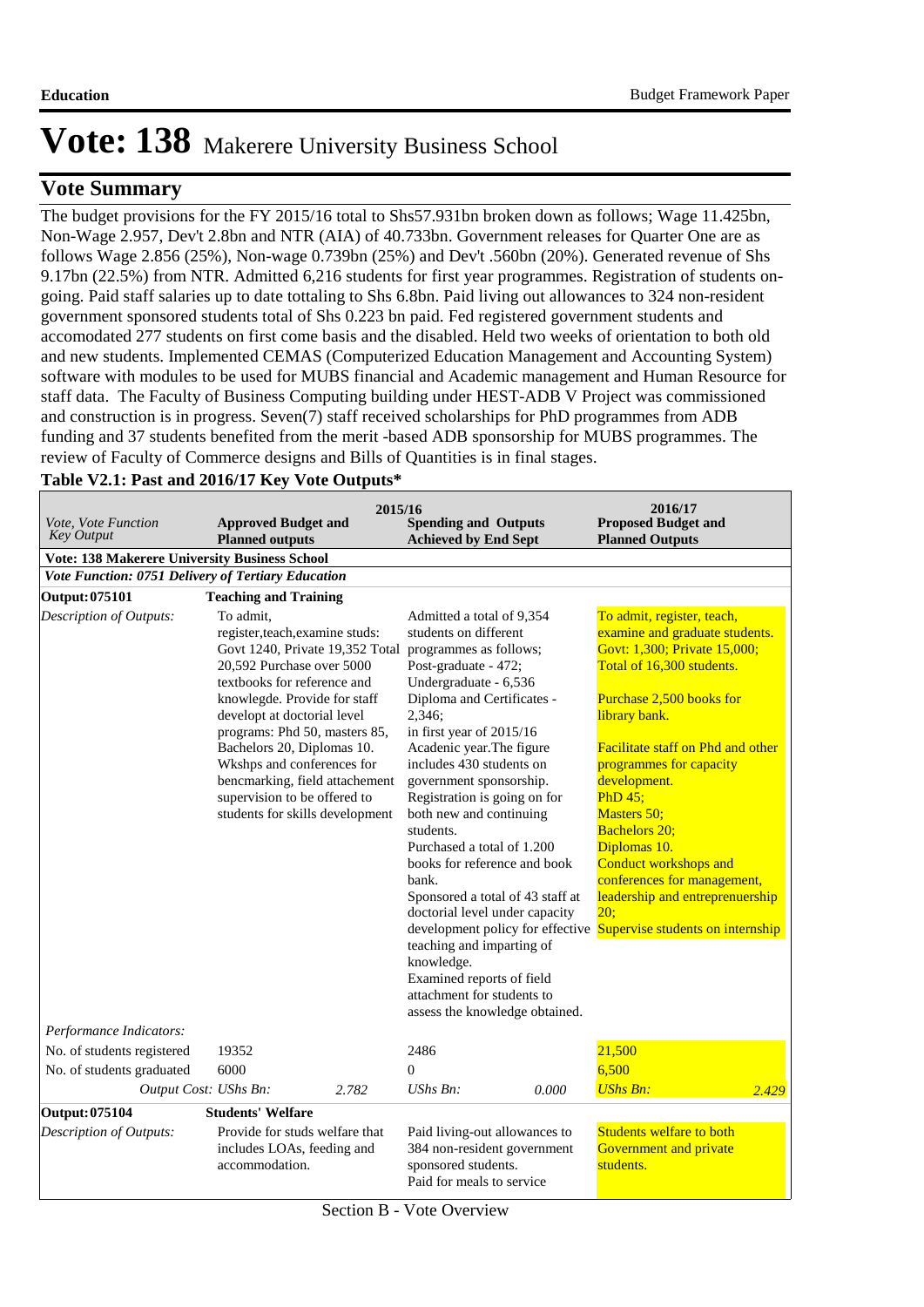## **Vote Summary**

| <i>Vote, Vote Function</i><br>Key Output     | <b>Approved Budget and</b><br><b>Planned outputs</b> | 2015/16<br><b>Spending and Outputs</b><br><b>Achieved by End Sept</b> |                                                                                                                                                                                    | 2016/17<br><b>Proposed Budget and</b><br><b>Planned Outputs</b> |                                                                                                                                                   |        |
|----------------------------------------------|------------------------------------------------------|-----------------------------------------------------------------------|------------------------------------------------------------------------------------------------------------------------------------------------------------------------------------|-----------------------------------------------------------------|---------------------------------------------------------------------------------------------------------------------------------------------------|--------|
|                                              |                                                      |                                                                       | provider for students on<br>government sponsorship.<br>Provided accomodation to<br>Guild executives and special<br>groups such as sports men and<br>women, disabled, among others. |                                                                 | Accommodate 280 students on<br>first come first serve basis.<br>Pay living out allowances to<br>980 government non-resident<br>sponsored students |        |
|                                              |                                                      |                                                                       |                                                                                                                                                                                    |                                                                 | Feed 1,300 government<br>sponsored students lunch meals                                                                                           |        |
| Performance Indicators:                      |                                                      |                                                                       |                                                                                                                                                                                    |                                                                 |                                                                                                                                                   |        |
| No. of students accomodated 269              |                                                      |                                                                       | 277                                                                                                                                                                                |                                                                 |                                                                                                                                                   |        |
| No. of students paid living<br>out allowance | 918                                                  |                                                                       | 384                                                                                                                                                                                |                                                                 | 918                                                                                                                                               |        |
| No. of students<br>accommodated              |                                                      |                                                                       |                                                                                                                                                                                    |                                                                 | 240                                                                                                                                               |        |
| Output Cost: UShs Bn:                        | 1.690                                                |                                                                       | UShs $Bn$ :                                                                                                                                                                        | 0.400                                                           | <b>UShs Bn:</b>                                                                                                                                   | 1.691  |
| <b>Vote Function Cost</b>                    | <b>UShs Bn:</b>                                      |                                                                       | 57.917 UShs Bn:                                                                                                                                                                    |                                                                 | 4.156 <i>UShs Bn:</i>                                                                                                                             | 54.825 |
| <b>Cost of Vote Services:</b>                | $UShs Bn$ :                                          |                                                                       | 57.917 <i>UShs Bn:</i>                                                                                                                                                             |                                                                 | 4.156 <i>UShs Bn</i> :                                                                                                                            | 54.825 |

*\* Excluding Taxes and Arrears*

#### *2016/17 Planned Outputs*

-Teach and impart knowledge as well as conduct quality exams. Pay staff emoluments and operational activities to aid teaching and learning. Pay living-out-allowances to non-resident government sponsored students. Facilitate Lecturers on Phd programmes and research for economic development. Train staff on research skills supervision. Continue with the Construction of modern, equipped and accessible Lecture halls by all categories of persons. Furnish the lecture halls with teaching aides. Admit and register all categories of persons qualifying for University programmes without discrimination. Maintain the environment by planting trees and keeping it clean. Observe equity in job provision and assignment of tasks to both male and female staff members. Offer Carrier guidance and skills Development programmes. Distribute tree seedlings and embrace IT usage. Offer and train Inmates with degree programmes.

#### **Table V2.2: Past and Medum Term Key Vote Output Indicators\***

|                                                          |                           | 2015/16                 |                                      |         | <b>MTEF Projections</b> |         |  |
|----------------------------------------------------------|---------------------------|-------------------------|--------------------------------------|---------|-------------------------|---------|--|
| Vote Function Key Output<br><b>Indicators and Costs:</b> | 2014/15<br><b>Outturn</b> | Approved<br><b>Plan</b> | <b>Outturn by</b><br><b>End Sept</b> | 2016/17 | 2017/18                 | 2018/19 |  |
| <b>Vote: 138 Makerere University Business School</b>     |                           |                         |                                      |         |                         |         |  |
| Vote Function:0751 Delivery of Tertiary Education        |                           |                         |                                      |         |                         |         |  |
| No. of students graduated                                |                           | 6000                    |                                      | 6,500   | 7000                    |         |  |
| No. of students registered                               |                           | 19352                   | 2486                                 | 21,500  | 21,800                  |         |  |
| No. of students accommodated                             |                           |                         |                                      | 240     | 240                     |         |  |
| No. of students accomodated                              |                           | 269                     | 277                                  |         |                         |         |  |
| No. of students paid living out                          |                           | 918                     | 384                                  | 918     | 918                     |         |  |
| allowance                                                |                           |                         |                                      |         |                         |         |  |
| No. of Lecture Halls constructed                         |                           |                         | $\Omega$                             |         |                         |         |  |
| No. of Lecture Halls renovated or                        |                           |                         | $\Omega$                             |         |                         |         |  |
| extended                                                 |                           |                         |                                      |         |                         |         |  |
| <b>Vote Function Cost (UShs bn)</b>                      | 8.576                     | 57.917                  | 4.156                                | 54.825  | 72.291                  | 80.209  |  |
| <b>Cost of Vote Services (UShs Bn)</b>                   | 8.576                     | 57.917                  | 4.156                                | 54.825  | 72.291                  | 80.209  |  |

*Medium Term Plans*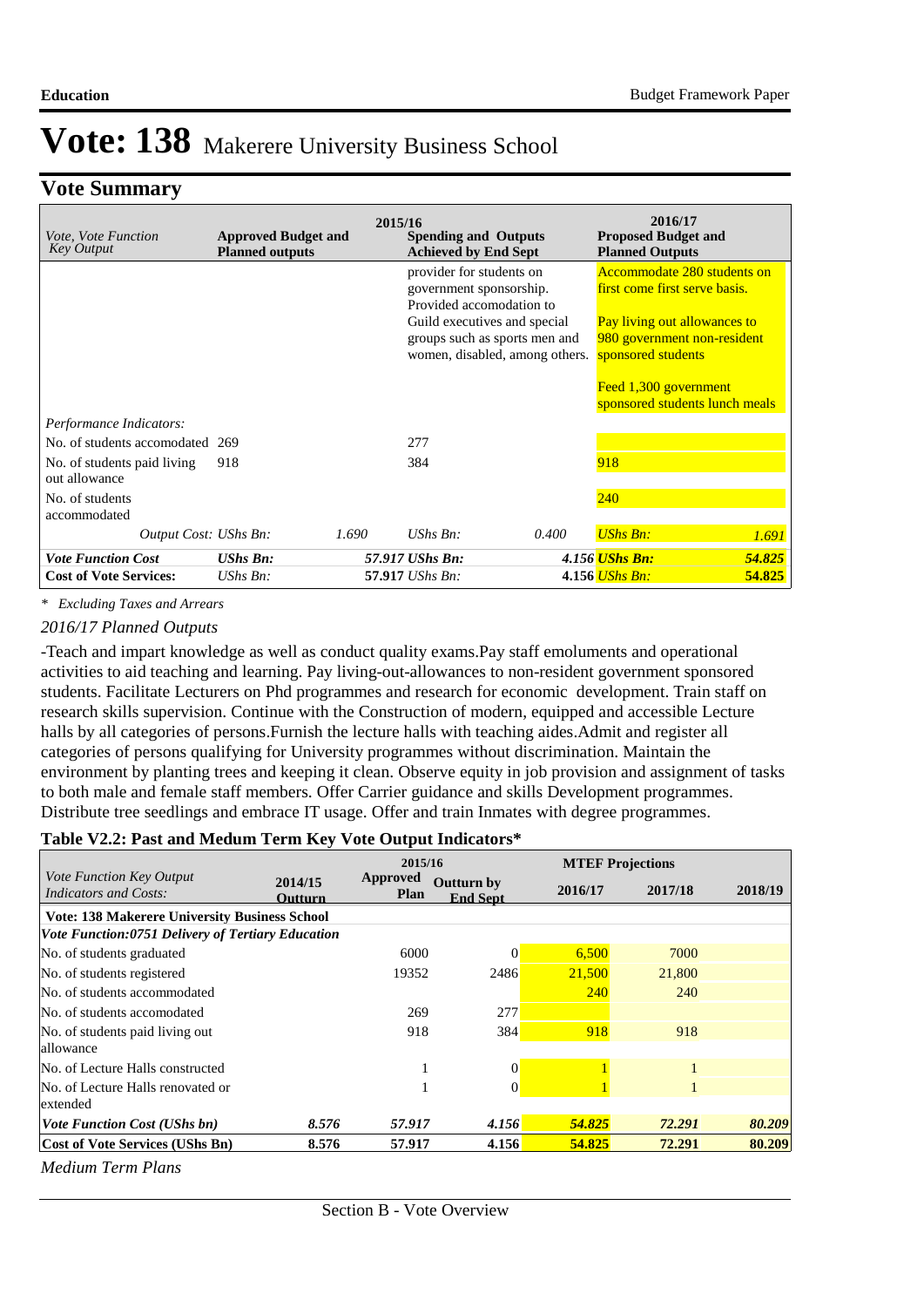# $V$ ote Summary

For 2015/16 total is shs. 57.9 bn of which Government subvention is 14.3bn, AIA is 40.71bn and 2.8bn as Government Capital Development.The budget for FY 2016/17 provision totals to shs. 55.1bn ; 14.3bn as government subvention, 37.6bn from AIA and 2.8bn as Capital Development from Government. For 2017/18 total is shs. 86.5bn where Government subvention is36.4bn, AIA is 45.3bn and 4.8bn as Government Capital Development.

### **(ii) Efficiency of Vote Budget Allocations**

Efficiency improvements include; Capacity building by increasing enrollment on PhD programmes; Increase in lecture space for conducive teaching and gaining of skills; Offer relevent programmes to support NDPII and job creation. Conduct E-learning to embrace technology for improved access and equity.

### **Table V2.3: Allocations to Key Sector and Service Delivery Outputs over the Medium Term**

|                                 | $(i)$ Allocation (Shs Bn) |     |                                 |     | $(ii)$ % Vote Budget |         |                                 |         |
|---------------------------------|---------------------------|-----|---------------------------------|-----|----------------------|---------|---------------------------------|---------|
| <b>Billion Uganda Shillings</b> |                           |     | 2015/16 2016/17 2017/18 2018/19 |     |                      |         | 2015/16 2016/17 2017/18 2018/19 |         |
| <b>Key Sector</b>               |                           | 4.1 | 7.8                             | 7.8 | $7.7\%$              | $7.5\%$ | $10.8\%$                        | $9.7\%$ |
| Service Delivery                | 4.5                       |     | 7.8                             |     | $7.7\%$              | 7.5%    | $10.8\%$                        | $9.7\%$ |

The key service for MUBS is delivery of Tertiary Education in Business and Management for development with costing assumptions on the Key outputs that incude; 1-Number of graduates that are capable of being employed (2.48bn). 2- Carrier guidance seminars conducted for students to develop according to the ability one posseses (0.8bn). 3- Conducting Research to be able to impart knowledge from an informed point of view(.345bn). 4- To use modern technology in the delivery of services for equitable distribution of business knowlegde (1.3bn). The payment of lecturing and support staff to achieve the delivery of relevant education to eligible students and other operational activities such as utilities and maintenance of the infrastructure (44.4bn). The construction and furnishing of lecture halls for conducive lerning and teaching (4.1bn). 5- Support to students welfare, guild activities and the environment (1.67bn).

### **Table V2.4: Key Unit Costs of Services Provided and Services Funded (Shs '000)**

| <b>Unit Cost</b><br><b>Description</b>                                                                | Actual<br>2014/15 | <b>Planned</b><br>2015/16 | <b>Actual</b><br>by Sept | <b>Proposed</b><br>2016/17 | <b>Costing Assumptions and Reasons for</b><br>any Changes and Variations from Plan                                      |
|-------------------------------------------------------------------------------------------------------|-------------------|---------------------------|--------------------------|----------------------------|-------------------------------------------------------------------------------------------------------------------------|
|                                                                                                       |                   |                           |                          |                            |                                                                                                                         |
| Vote Function:0751 Delivery of Tertiary Education                                                     |                   |                           |                          |                            |                                                                                                                         |
| Teaaching and training,<br>examining and<br>supervising staff<br>development and<br>purchase of books | 336,608           | 261,907                   |                          | 2,827,528                  | That the students continue to be attracted<br>to our programmes that are of quality<br>and relevant to the market needs |
| Student welfare                                                                                       | 1,452,848         | 1,423,779                 |                          | 1,364,073                  | Funds are delayed and increases in prices<br>of food items                                                              |
| Research and<br>Publications                                                                          | 57,229            | 29,031                    |                          | 17,418,750                 | Delays in data collection and reviews                                                                                   |
| Paid Staff salaries,                                                                                  | 38,114            | 36,784                    |                          | 37,441,340                 | That staff offer quality services and the<br>cost variations indicate salary increases                                  |
| Maintenance of<br>equipments and cars<br>and other activities                                         | 761.877           | 496.170                   |                          | 23,365,000                 | Delays in procurements and delivery                                                                                     |
| Furniture for lecture<br>halls and Computers<br>for students labs                                     | 1.391             | 927                       |                          | 1.390,000                  | Delays in procurements and delivery                                                                                     |
| Construction of<br>Lecture hall                                                                       | 1,155,275         | 4,266                     |                          | '###########               | Changes in material costs                                                                                               |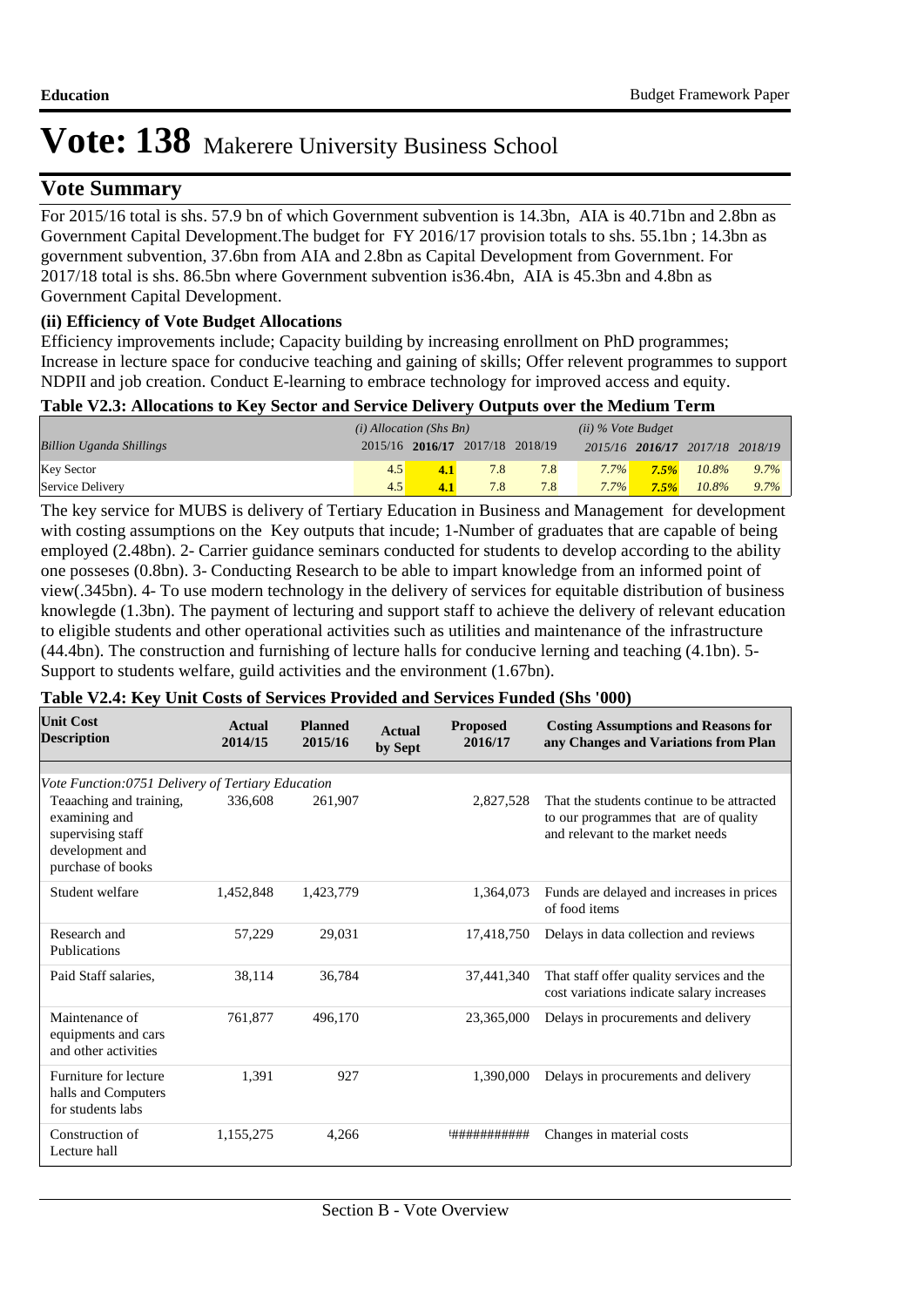## **Vote Summary**

#### **(iii) Vote Investment Plans**

Allocations are as follows; FY 2015/16 -3.5bn; Construction of Faculty of Commerce; Purchase furniture for the library and computers. FY 2016/17 - 4.1bn;Construction of Faculty of Commerce and finalisation of the Library Short-Tower. FY 2017/18 - 4.8bn; Continuation of Faculty of Commerce construction and commencement on Facuclty of Graduate Research Studies and FY 2018/19 - 5.6bn; Finalisation of Faculty Commerce and furnishing of the lecture halls.FY 2019/20 5.6bn; Finalisation of construction and furnishing of the FGRS.

#### **Table V2.5: Allocations to Capital Investment over the Medium Term**

|                                           | $(i)$ Allocation (Shs Bn) |                                 |      |      | $(ii)$ % Vote Budget |                 |           |           |
|-------------------------------------------|---------------------------|---------------------------------|------|------|----------------------|-----------------|-----------|-----------|
| <b>Billion Uganda Shillings</b>           |                           | 2015/16 2016/17 2017/18 2018/19 |      |      |                      | 2015/16 2016/17 | 2017/18   | 2018/19   |
| Consumption Expendture (Outputs Provided) | 54.0                      | 50.3                            | 57.8 | 65.7 | $93.2\%$             | $91.8\%$        | 80.0%     | 81.9%     |
| Grants and Subsidies (Outputs Funded)     | 0.4                       | 0.4                             | 1.2  | 1.2  | $0.7\%$              | $0.7\%$         | 1.6%      | 1.5%      |
| Investment (Capital Purchases)            | 3.5                       | 4.1                             | 13.3 | 13.3 | $6.1\%$              | 7.5%            | 18.4%     | 16.6%     |
| <b>Grand Total</b>                        | 57.9                      | 54.8                            | 72.3 | 80.2 | $100.0\%$            | <b>100.0%</b>   | $100.0\%$ | $100.0\%$ |

Commission and start the construction of the Faculty of Commerce building Shs 2.8bn. Purchase furniture, teaching aides and computers for effective teaching and learning.

### **Table V2.6: Major Capital Investments**

| <b>Project, Programme</b>   |                                                                                                                                                                                                                                                                                                                 | 2015/16                                                                                                                                                                                        | 2016/17                                                                                                                                                                                                        |                                                                                                                                                          |
|-----------------------------|-----------------------------------------------------------------------------------------------------------------------------------------------------------------------------------------------------------------------------------------------------------------------------------------------------------------|------------------------------------------------------------------------------------------------------------------------------------------------------------------------------------------------|----------------------------------------------------------------------------------------------------------------------------------------------------------------------------------------------------------------|----------------------------------------------------------------------------------------------------------------------------------------------------------|
| <b>Vote Function Output</b> | <b>UShs Thousand</b>                                                                                                                                                                                                                                                                                            | <b>Approved Budget, Planned</b><br><b>Outputs (Quantity and Location)</b>                                                                                                                      | <b>Actual Expenditure and</b><br><b>Outputs by September</b><br>(Quantity and Location)                                                                                                                        | <b>Proposed Budget, Planned</b><br><b>Outputs (Quantity and Location)</b>                                                                                |
|                             |                                                                                                                                                                                                                                                                                                                 | Project 0896 Support to MUBS Infrastructural Dev't                                                                                                                                             |                                                                                                                                                                                                                |                                                                                                                                                          |
|                             | Asbestors roofs replacement.<br>075172 Government<br><b>Buildings and</b><br><b>Administrative</b><br>Building maintenance of the<br><b>Infrastructure</b><br>infrastructure and compound<br>maintenance at main campus,<br>Bugolobi Annex and the<br>Regional campus namely Arua,<br>Jinja, Mbale and Mbarara. |                                                                                                                                                                                                | Maintained buildings at both<br>Main and Regional Campuses<br>for conducive teaching and<br>learning environment.<br>Maintained the walkways to<br>maintain cleanness of the<br>institution.                   | Construction of basement and<br>1st level of the Faculty of<br>Commerce Building.                                                                        |
|                             | <b>Total</b>                                                                                                                                                                                                                                                                                                    | 2,800,000                                                                                                                                                                                      | 560,000                                                                                                                                                                                                        | 2,800,000                                                                                                                                                |
|                             | <b>GoU</b> Development                                                                                                                                                                                                                                                                                          | 2,800,000                                                                                                                                                                                      | 560,000                                                                                                                                                                                                        | 2,800,000                                                                                                                                                |
|                             | <b>External Financing</b>                                                                                                                                                                                                                                                                                       | 0                                                                                                                                                                                              | 0                                                                                                                                                                                                              | 0                                                                                                                                                        |
|                             | 075176 Purchase of Office<br>and ICT Equipment,<br>including Software                                                                                                                                                                                                                                           | Purchase of Office equipment,<br>cabinets, teaching, software, anti<br>virus, softwares computer & IT<br>accessories, printers, LAN<br>expansion, maitenance of<br>internet, thin clients UPS. | Orders for the purchase of thin<br>clients has been placed.<br>Paid for cyberoam for the year<br>to enalbe LAN and Intranet<br>efficiency.<br>Implemented CEMAS to handle<br>financial and student activities. | Acquire Computers, software,<br>printers and other accessories.<br>Purchase software items such as<br>anti-virus, upgrade Lan and<br>internet bandwidth. |
|                             | <b>Total</b>                                                                                                                                                                                                                                                                                                    | 401,679                                                                                                                                                                                        | 0                                                                                                                                                                                                              | 625,519                                                                                                                                                  |
|                             | <b>GoU</b> Development                                                                                                                                                                                                                                                                                          | 0                                                                                                                                                                                              | 0                                                                                                                                                                                                              | 0                                                                                                                                                        |
|                             | <b>External Financing</b>                                                                                                                                                                                                                                                                                       | 0                                                                                                                                                                                              | 0                                                                                                                                                                                                              | $\theta$                                                                                                                                                 |
|                             | <b>NTR</b>                                                                                                                                                                                                                                                                                                      | 401,679                                                                                                                                                                                        | 0                                                                                                                                                                                                              | 625,519                                                                                                                                                  |

#### **(iv) Vote Actions to improve Priority Sector Outomes**

Capacity building by increasing enrollment on PhD programmes; Increase in lecture space for conducive teaching and gaining of skills; Offer relevent programmes to support NDPII and job creation. Conduct Elearning to embrace technology for improved access and equity.

#### **Table V2.7: Priority Vote Actions to Improve Sector Performance**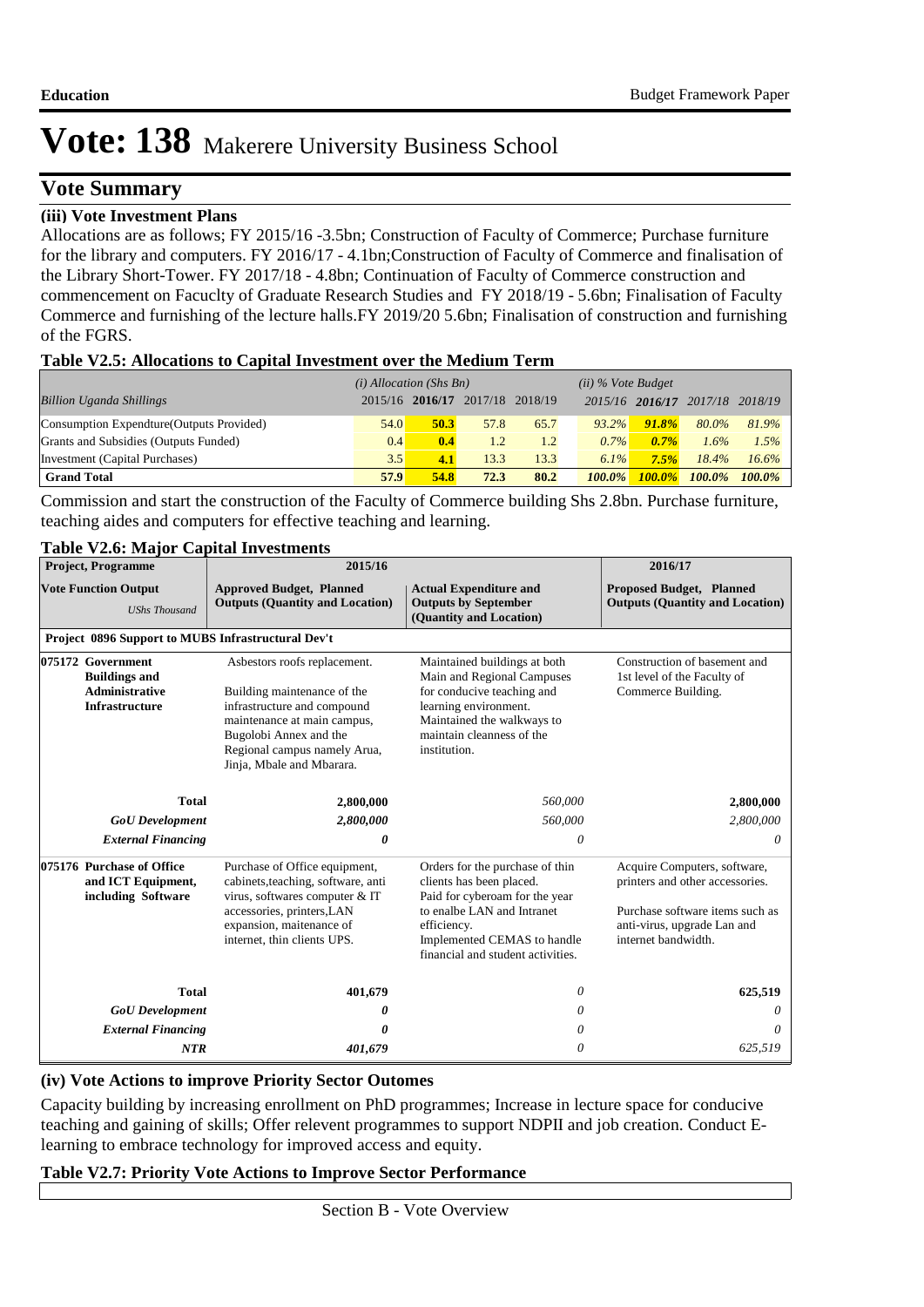| 2015/16 Planned Actions:                                                                                                                                                                          | 2015/16 Actions by Sept:                                                                          | 2016/17 Planned Actions:                                                                                                                 | <b>MT Strategy:</b>                                                                                                                                                                                                                                                                            |
|---------------------------------------------------------------------------------------------------------------------------------------------------------------------------------------------------|---------------------------------------------------------------------------------------------------|------------------------------------------------------------------------------------------------------------------------------------------|------------------------------------------------------------------------------------------------------------------------------------------------------------------------------------------------------------------------------------------------------------------------------------------------|
|                                                                                                                                                                                                   | Sector Outcome 1: Improved quality and relevancy of education at all levels                       |                                                                                                                                          |                                                                                                                                                                                                                                                                                                |
| Vote Function: 07 51 Delivery of Tertiary Education                                                                                                                                               |                                                                                                   |                                                                                                                                          |                                                                                                                                                                                                                                                                                                |
| VF Performance Issue:                                                                                                                                                                             | Adequate funding at Doctoral Level and Research                                                   |                                                                                                                                          |                                                                                                                                                                                                                                                                                                |
| To have funds from ADB -<br>HEST project to enhance<br>staff capacity and staff to<br>have research proposals that<br>are relevant to be able to<br>attract funding from<br>development partners. | Sponsored staff on Phd<br>Programmes for capacity<br>Development through ADB<br>V - HEST Funding. | To secure funds from<br><b>Development Partners and</b><br><b>Government to address</b><br>Capacity building as a<br>stipulated in NDPII | To have funds as a project to<br>enhance staff capacity                                                                                                                                                                                                                                        |
|                                                                                                                                                                                                   | Sector Outcome 2: Improved equitable access to education                                          |                                                                                                                                          |                                                                                                                                                                                                                                                                                                |
| Vote Function: 0751 Delivery of Tertiary Education                                                                                                                                                |                                                                                                   |                                                                                                                                          |                                                                                                                                                                                                                                                                                                |
| VF Performance Issue:                                                                                                                                                                             | Expansion of Lecture space and other infrastructure                                               |                                                                                                                                          |                                                                                                                                                                                                                                                                                                |
|                                                                                                                                                                                                   |                                                                                                   | Construct more halls to<br>increase lecture space through<br><b>Public Private Partnership.</b>                                          | 1. ADB V Project to be<br>implemented and MUBS to<br>benefit both from Capital<br>development and ICT<br>infrastructure. Expected to<br>construct the Faculty of<br><b>Business Computing block</b><br>and finalise with the<br>replacement of asbestos roofs<br>and start on FOC construction |
|                                                                                                                                                                                                   |                                                                                                   | Sector Outcome 3: Improved effectiveness and efficiency in delivery of the education services                                            |                                                                                                                                                                                                                                                                                                |
| Vote Function: 07 51 Delivery of Tertiary Education                                                                                                                                               |                                                                                                   |                                                                                                                                          |                                                                                                                                                                                                                                                                                                |
| VF Performance Issue:                                                                                                                                                                             | Adequate funding for staff salaries and other remunerations                                       |                                                                                                                                          |                                                                                                                                                                                                                                                                                                |
|                                                                                                                                                                                                   |                                                                                                   | <b>Staff Salaries to be enhanced</b><br>by Government                                                                                    | Continue to lobby with<br>Government for additional<br>funding                                                                                                                                                                                                                                 |

# *V3 Proposed Budget Allocations for 2016/17 and the Medium Term*

*This section sets out the proposed vote budget allocations for 2016/17 and the medium term, including major areas of expenditures and any notable changes in allocations.* 

#### **Table V3.1: Past Outturns and Medium Term Projections by Vote Function\***

|                                               | 2014/15<br><b>Outturn</b> | Appr.<br><b>Budget</b> | 2015/16<br><b>Spent by</b><br><b>End Sept</b> | 2016/17 | <b>MTEF Budget Projections</b><br>2017/18 | 2018/19 |
|-----------------------------------------------|---------------------------|------------------------|-----------------------------------------------|---------|-------------------------------------------|---------|
| Vote: 138 Makerere University Business School |                           |                        |                                               |         |                                           |         |
| 0751 Delivery of Tertiary Education           | 8.576                     | 57.917                 | 4.156                                         | 54.825  | 72.291                                    | 80.209  |
| <b>Total for Vote:</b>                        | 8.576                     | 57.917                 | 4.156                                         | 54.825  | 72.291                                    | 80.209  |

### **(i) The Total Budget over the Medium Term**

Allocations are as follows; FY2016/17; Teaching and Training 2.4bn; Reseach and Publications .345bn; Students Welfare 1.69bn; Administration and Support Services 44.4bn; Infrastructure Development to include Construction of Faculty of Commerce; Purchase furniture for the library and computers(4.1bn). FY 2017/18 - Teaching and Training 5.04bn; Reseach and Publications .782bn; Students Welfare 1.79bn; Administration and Support Services 49.23bn; Infrastructure Development to include Construction of Faculty of Commerce; Purchase furniture for the library and computers(4.67bn); Specialised Equipment and Machinery 0.765bn;Construction of Faculty of Commerce and finalisation of the Library Short-Tower. FY 2018/19 - Teaching and Training 5.04bn; Reseach and Publications .782bn; Students Welfare 1.79bn;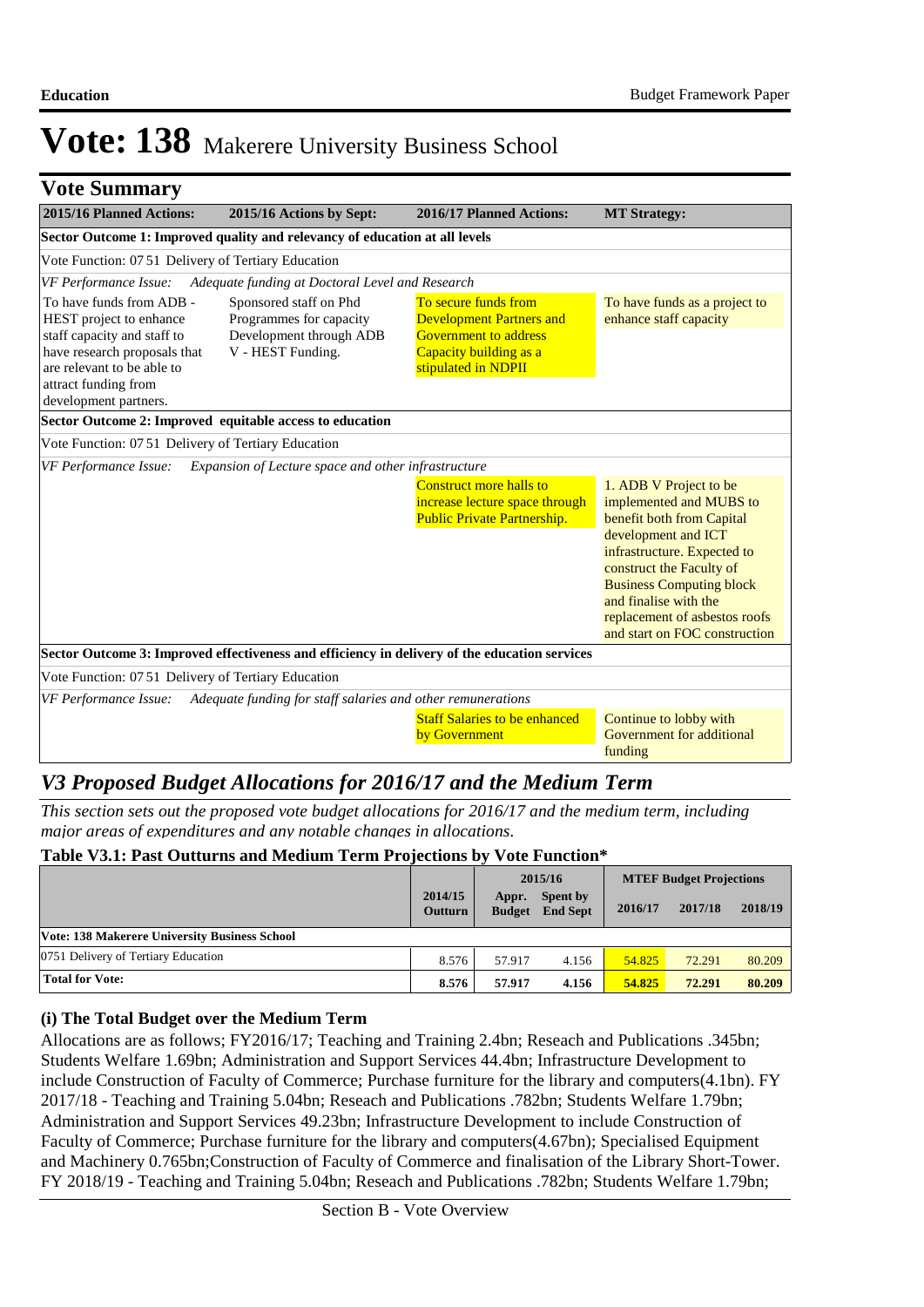## **Vote Summary**

Administration and Support Services 57.12bn; Infrastructure Development to include Construction of Faculty of Commerce; Purchase furniture for the library and computers(4.67bn); FY 2019/20 Teaching and Training 5.04bn; Reseach and Publications .745bn; Students Welfare 1.79bn; Administration and Support Services 57.4bn; Infrastructure Development to include Construction of Faculty of Commerce; Purchase furniture for the library and computers(5.165bn). FY 2020/21 Teaching and Training 5.4bn; Reseach and Publications .845bn; Students Welfare 2.69bn; Administration and Support Services 60.4bn; Infrastructure Development to include Construction of Faculty of Commerce; Purchase furniture for the library and computers(5.1bn).Finalisation of construction and furnishing of the FGRS. Purchase of Vehicles 0.76bn; Furniture and Equipments 5.1bn; ICT Equipments 2.21bn.

### **(ii) The major expenditure allocations in the Vote for 2016/17**

1-Teaching and Training-Shs 2.4bn;2- Reseach and Publications Shs0.345bn; 3-Students Welfare -Shs 1.691bn; 4-Administration and Support Services 44.4bn; 5-Subsriptions 0.098bn; 6-Guild services and carier guidance 0.299bn; 7-Construction FOC -Shs 2.8bn; 8- Purchase of Furniture, equipments and Machinery 1.34bn.

### **(iii) The major planned changes in resource allocations within the Vote for 2016/17**

Increase in staff salaries as per Government increament and filling staff establishment for reduced student ratio. It also caters for inflationary tendencies.

| <b>Changes in Budget Allocations and Outputs from 2015/16 Planned Levels:</b><br>2016/17 |                                                     | 2017/18 |                          | 2018/19 | <b>Justification for proposed Changes in</b><br><b>Expenditure and Outputs</b> |
|------------------------------------------------------------------------------------------|-----------------------------------------------------|---------|--------------------------|---------|--------------------------------------------------------------------------------|
| Vote Function:0701 Delivery of Tertiary Education                                        |                                                     |         |                          |         |                                                                                |
| Output:                                                                                  | 0751 01 Teaching and Training                       |         |                          |         |                                                                                |
| <b>UShs Bn:</b>                                                                          | $-0.354$ UShs Bn:                                   |         | $2.258$ UShs Bn:         | 2.258   |                                                                                |
| Measures to be installed to Economies of scale to be Increase in monitoring to           |                                                     |         |                          |         |                                                                                |
| cut costs with out affecting applied to be able to save.                                 |                                                     |         | achieve value for money. |         |                                                                                |
| quality                                                                                  |                                                     |         |                          |         |                                                                                |
| Output:<br>0751 05 Administration and Support Services                                   |                                                     |         |                          |         |                                                                                |
| <b>UShs Bn:</b>                                                                          | -4.750 UShs Bn:                                     |         | $0.066$ UShs Bn:         |         | 7.984 Increase in staff salaries as per                                        |
| Increase in staff salaries as Increase in staff salaries as                              |                                                     |         |                          |         | Government increament and filling staff                                        |
|                                                                                          | per Government increament per Government increament |         |                          |         | establishment for reduced student ratio.                                       |
| and filling staff                                                                        | and filling in staff                                |         |                          |         | It also caters for inflationary tendencies.                                    |
| establishment for reduced establishment for reduced                                      |                                                     |         |                          |         |                                                                                |
| student ratio. It also caters student ratio. It also caters                              |                                                     |         |                          |         |                                                                                |
| for inflationary tendencies. for inflationary tendencies.                                |                                                     |         |                          |         |                                                                                |
| 0751 75 Purchase of Motor Vehicles and Other Transport Equipment<br>Output:              |                                                     |         |                          |         |                                                                                |
| <b>UShs Bn:</b>                                                                          | $0.350$ UShs Bn:                                    |         | $0.760$ UShs Bn.         | 0.760   |                                                                                |
| 0751 76 Purchase of Office and ICT Equipment, including Software<br>Output:              |                                                     |         |                          |         |                                                                                |
| <b>UShs Bn:</b>                                                                          | $0.224$ UShs Bn:                                    |         | $1.054$ UShs Bn:         | 1.054   |                                                                                |
| To match operational                                                                     | To match operational                                |         |                          |         |                                                                                |
| requirements                                                                             | requirements                                        |         |                          |         |                                                                                |

#### **Table V3.2: Key Changes in Vote Resource Allocation**

# *V4: Vote Challenges for 2016/17 and the Medium Term*

*This section sets out the major challenges the vote faces in 2016/17 and the medium term which the vote has been unable to address in its spending plans.*

Challeges incude; 1-Inadequate space for both staff and students;2-Capacity Development funding; 3- Inadequate salary to staff; 4-Inadequate Reseach funding.

#### **Table V4.1: Additional Output Funding Requests**

| <b>Additional Requirements for Funding and</b> | <b>Justification of Requirement for</b> |
|------------------------------------------------|-----------------------------------------|
| <b>Outputs in 2016/17:</b>                     | <b>Additional Outputs and Funding</b>   |
|                                                |                                         |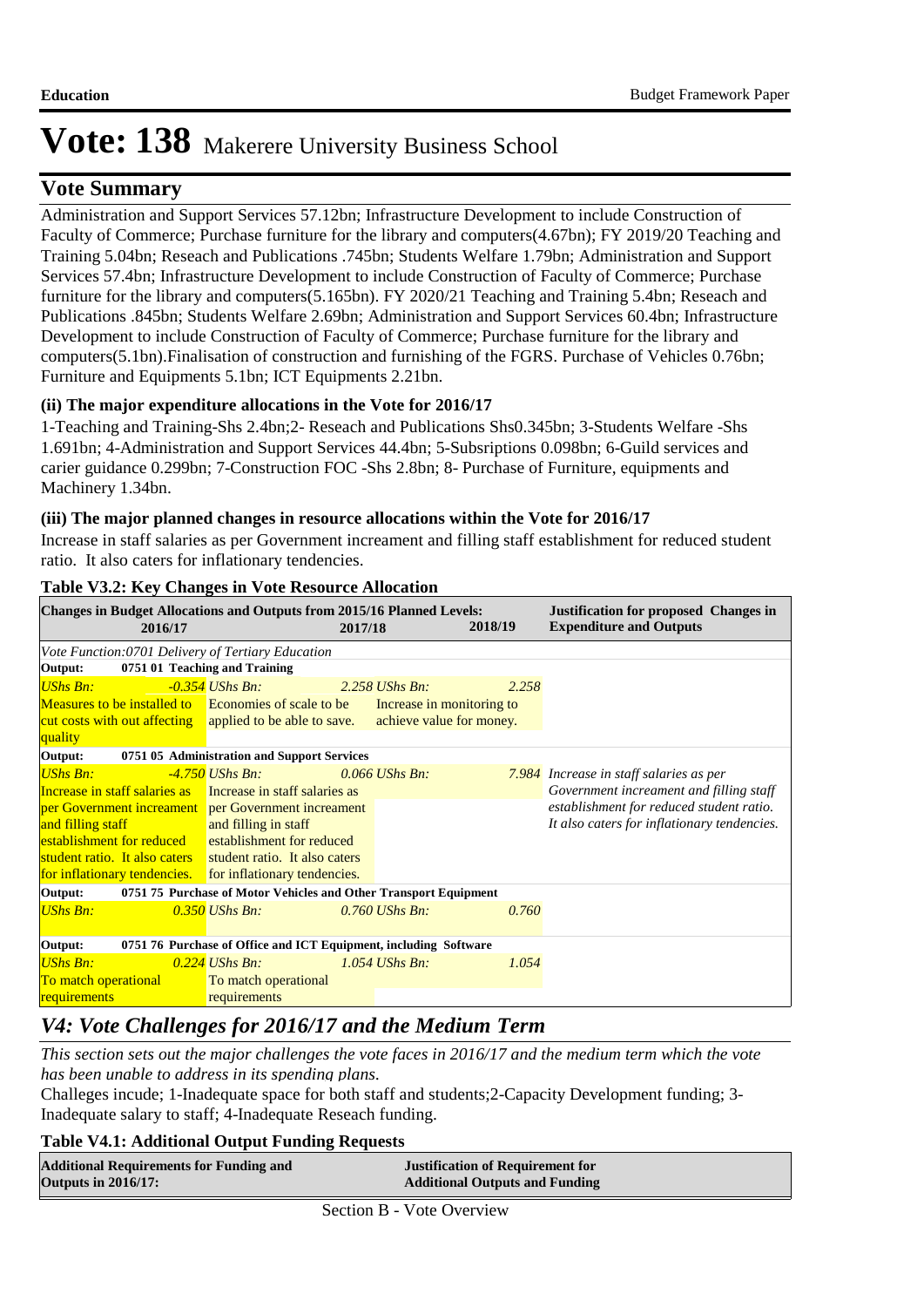## **Vote Summary**

| <b>Additional Requirements for Funding and</b><br><b>Outputs in 2016/17:</b>                                                                                           | <b>Justification of Requirement for</b><br><b>Additional Outputs and Funding</b>                                                                                                                |  |  |  |
|------------------------------------------------------------------------------------------------------------------------------------------------------------------------|-------------------------------------------------------------------------------------------------------------------------------------------------------------------------------------------------|--|--|--|
| Vote Function:0781 Delivery of Tertiary Education<br>0751 81 Lecture Room construction and rehabilitation (Universities)<br>Output:                                    |                                                                                                                                                                                                 |  |  |  |
| $UShs Bn:$<br>2.000<br>Additional funding will create efficiency of staff and an<br>increase in student enrollment to offer equitable education to<br>the communities. | Additional lecture space at both main and regional campuses will<br>result into increased access to quality education in an enabling<br>environment. This will improve skills and job creation. |  |  |  |

*This section discusses how the vote's plans will address and respond to the cross-cutting policy, issues of gender and equity; HIV/AIDS; and the Environment, and other budgetary issues such as Arrears and NTR..* 

#### **(i) Cross-cutting Policy Issues**

*(i) Gender and Equity*

**Objective:** To provide opportunities and empowerment to the disabled

Issue of Concern : To support the disabled get information about gender and equity initiatives put in place to support them.

*Proposed Intervensions* 

1-Provide financial support and accomodation to the disabled students. 2- Provide employment to the disabled to help them explore their potential. 3-Provide information about the rights of the disabled and opportunities available.

0.25 *Budget Allocations*  UGX billion

1-Number of disabled students admitted, accomodated and supported financially. 2-Number of disabled persons employed and placed for internship. 3-Representation of people with disability at management and board levels. 4-Sensitation seminars conducted to offer information to the disabled. *Performance Indicators*

**Objective:** To involve women in decision making at Board level to help them learn and network

Issue of Concern : Lack of knowledge and support to access information.

*Proposed Intervensions* 

Carry out carier guidance activities for information sharing to women and girls in secondary schools countrywide.

0.299 *Budget Allocations*  UGX billion

| Performance Indicators | 1-Number of carier guidance sessions held. 2-Number of           |
|------------------------|------------------------------------------------------------------|
|                        | secondary schools where carier guidance sessions were            |
|                        | conducted. 3-Number of students admitted for tertiary education  |
|                        | after attending carier guidance sessions. 4-Jobs created through |
|                        | carier guidance sessions.                                        |

To give both male and female staff equal opportunities in promotions and recognise women to improve their performance **Objective:**

*Issue of Concern* : To have all staff know what to do in the organisation and be able to contribute positively to the performance of the institution.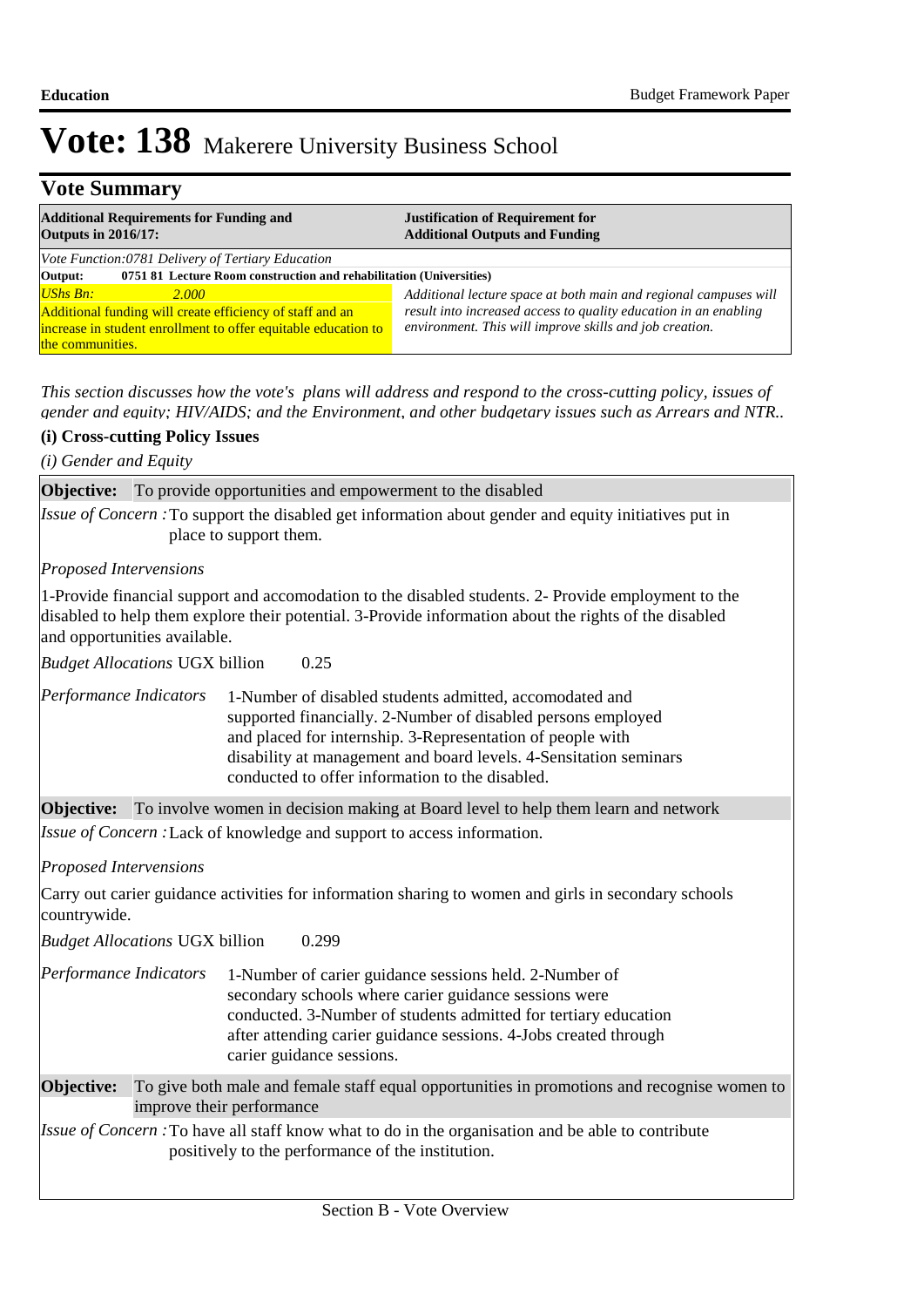| <b>Vote Summary</b>                                |                                                                                                                                                                                                                                                                         |  |  |
|----------------------------------------------------|-------------------------------------------------------------------------------------------------------------------------------------------------------------------------------------------------------------------------------------------------------------------------|--|--|
| <b>Proposed Intervensions</b>                      |                                                                                                                                                                                                                                                                         |  |  |
| forums to address the equal opportunities for all. | Have both male and female assigned tasks according to their capabilities and Competencies. Have                                                                                                                                                                         |  |  |
| <b>Budget Allocations UGX billion</b>              | 0.05                                                                                                                                                                                                                                                                    |  |  |
| Performance Indicators                             | 1- Number of male and female staff being members of<br>management team. 2- Number of senstization workshops held. 3-<br>Financial and social assistance extended to women to support<br>them in perfoming their tasks as required.                                      |  |  |
| (ii) HIV/ALDS                                      |                                                                                                                                                                                                                                                                         |  |  |
|                                                    | <b>Objective:</b> Raise a health and responsble generation for economic development                                                                                                                                                                                     |  |  |
|                                                    | Issue of Concern: The raise of infections among the youth who are the pillars of tomorrow.                                                                                                                                                                              |  |  |
| <b>Proposed Intervensions</b>                      |                                                                                                                                                                                                                                                                         |  |  |
|                                                    | To provide skills that can occupy the students to avoid careless behaviour; To hold workshops that<br>create awareness to health living; Promote the benefits of having a health generation.                                                                            |  |  |
| <b>Budget Allocations UGX billion</b>              | 0.02                                                                                                                                                                                                                                                                    |  |  |
| Performance Indicators                             | 1-Reduction in infectious diseases; 2-Reduction in number of<br>death by AIDS; 3-Expriences shared among each other on the life<br>styles.                                                                                                                              |  |  |
| the infections.                                    | Objective: Raise awareness about causes and drug abuse among the community that could expose one to                                                                                                                                                                     |  |  |
|                                                    | <i>Issue of Concern</i> : Risky behaviour among University students and peer group influence; Poverty<br>and unnecessary lifestyle among the youth.                                                                                                                     |  |  |
| <b>Proposed Intervensions</b>                      |                                                                                                                                                                                                                                                                         |  |  |
|                                                    | Orienntation sessions of frehers and continuing students at the beginning of each academic year;<br>Workshops for life skills development; HIV testing and counselling sessions; Health care services and<br>referals for HIV management and other ailments diagonised. |  |  |
| <b>Budget Allocations UGX billion</b>              | 0.15                                                                                                                                                                                                                                                                    |  |  |
| Performance Indicators                             | 1-Number of HIV tests for both students and staff; 2-Number of<br>workshops organised; 3-Number of participants attending the<br>workshop.                                                                                                                              |  |  |
|                                                    | <b>Objective:</b> Promote behaviours that prevent or reduce risk of HIV infections and unwanted pregnancies.                                                                                                                                                            |  |  |
|                                                    | <i>Issue of Concern</i> : To reduce HIV infction rates among students and the community as well as<br>unwanted pregnancies.                                                                                                                                             |  |  |
| Proposed Intervensions                             |                                                                                                                                                                                                                                                                         |  |  |
| real University life realities.                    | Advocate for ABC and NBM for good morals; Promote HIV testing and counselling; Conduct<br>freshers' orientation activities to University life; Provide advise on self help and care while faced with                                                                    |  |  |
| <b>Budget Allocations UGX billion</b>              | 0.05                                                                                                                                                                                                                                                                    |  |  |